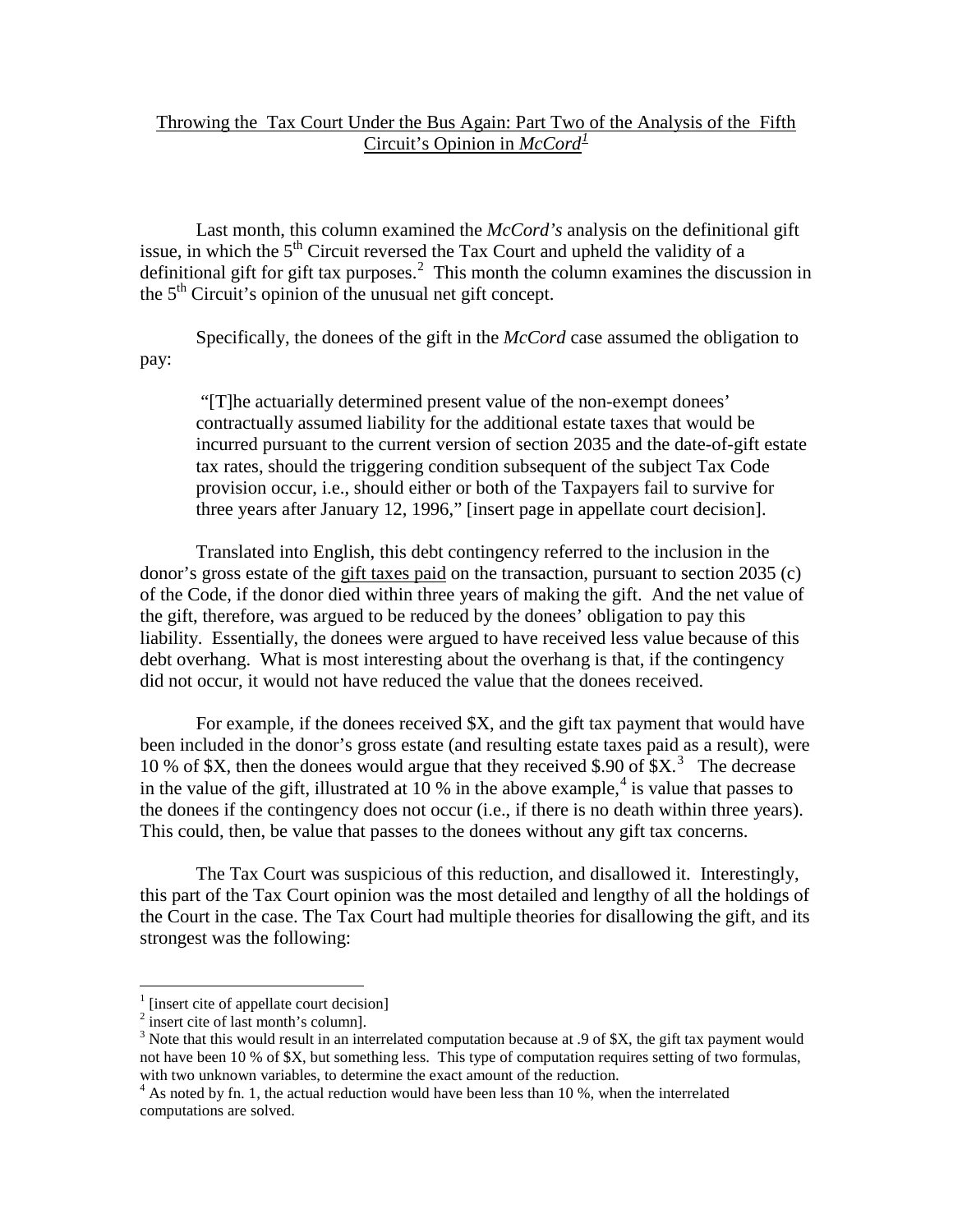"However, the dollar amount of a potential liability to pay the 2035 tax is by no means fixed; rather, such amount depends on factors that are subject to change, including estate tax rates and exemption amounts (not to mention the continued existence of the estate tax itself," (Tax Court opinion on page 71 of the opinion).

## The Fifth Circuit disagreed:

 $\overline{a}$ 

There is nothing speculative about the date-of-gift fact that if either or both Taxpayers were to die within three years following the gift (as did Mr. McCord), the non-exempt donees would have been (and, coincidently, were) legally bound to pay the additional estate tax that could result from the provisions of section 2035," (at page 32 of  $5<sup>th</sup>$  circuit decision).

The Fifth Circuit concluded that the liability was not too speculative, and could be calculated pursuant to actuarial principles, using current tax laws, tax rates, 7520 rates, and actuarial tables. Importantly, the Court could not have been stronger in its conclusion that this contingent liability could be taken into account to reduce the value of the gift for gift tax purposes.

As a result, the holding currently adds a definite consideration in all taxable gifts planning, to shift the estate tax liability associated with inclusion of the gift tax payment in the gross estate, to the donees, thereby reducing the value of the gift. But query whether the concept can be extended in creative ways.

In the QPRT planning concept, the retention of a reversion by the grantor if death occurs within a period of time lowers the remainder value of the gift without any decrease in the efficacy of the gift. $5$ 

Can the same be done for a non-zeroed out GRAT in a surviving spouse situation? For example, if the conclusion is that death within the retained terms requires the entire GRAT to be included in the gross estate under  $2036$  $2036$ ,  $6$  consider the effect of a provision that requires the remainder beneficiaries to pay all estate taxes, on the value of the gift.<sup>[7](#page-1-2)</sup> Using the reasoning of the Fifth Circuit in *McCord*, the result would be to substantially decrease the value of the remainder gift in the GRAT. At the cost of only a contingent liability that does not reduce the value of the gift if the grantor survives the term, the value of the gift of the remainder would then be lowered. This concept will likely be considered by planners in the future, but there are concerns. First, it cannot be done with a zeroed out GRAT, and zeroed out GRATs are preferred these days by clients and

<span id="page-1-0"></span> $<sup>5</sup>$  This result follows because if death occurs during the retained term, the property is already includable in</sup> the grantor's gross estate. Accordingly, having a reversion to the actual property cannot result in "greater" inclusion. But adding the reversion does decrease the taxable gift.

 $\delta$  This conclusion, which may not be entirely correct, is for discussion in another column in the future.

<span id="page-1-2"></span><span id="page-1-1"></span> $<sup>7</sup>$  Note that this should not be done in a surviving spouse setting. In that instance, if the grantor dies before</sup> the expiration of the retained interest in the GRAT, the GRAT should pass (normally) in such a way as to qualify for the marital deduction.